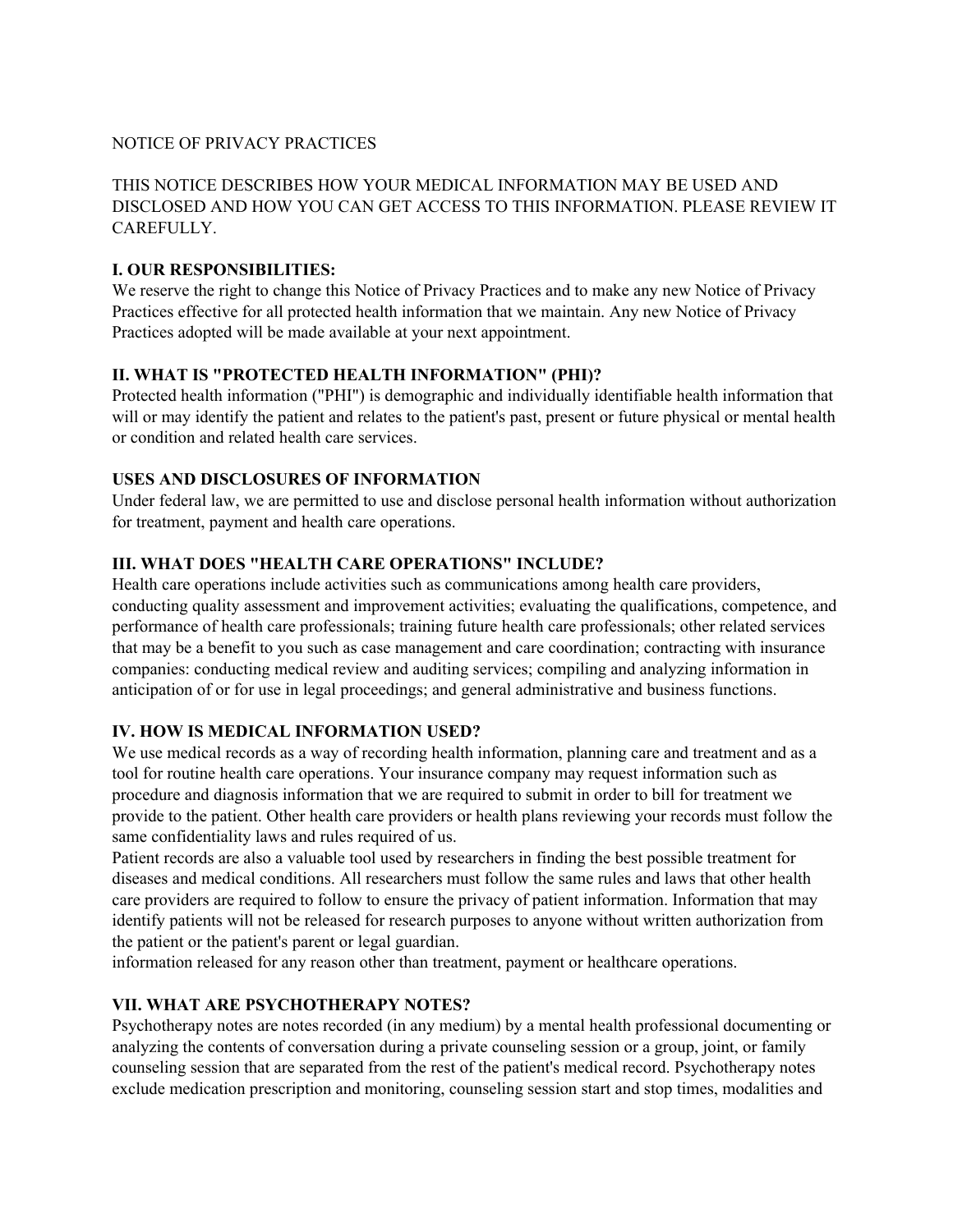frequencies of treatment furnished, results of clinical tests, and any summary of the following items: diagnosis, functional status, the treatment plan, symptoms, prognosis, and progress to date.

## **VIII. WHAT IS PSYCHOSOCIAL INFORMATION?**

Psychosocial information is information provided regarding your social history and counseling or psychiatric services you have received before treatment with me.

# **IX. WHY DO I HAVE TO SIGN A SEPARATE AUTHORIZATION FORM?**

In order to release patient protected health information for any reason other than treatment, payment and health care operations, we must have an authorization signed by the patient or the parent or guardian of the patient that clearly explains how they wish the information to be used and disclosed. The following are some examples of releases of information that require a separate authorization:

- Psychosocial information
- Use of information in scientific and educational publications, presentations and materials.

# **X. CAN I CHANGE MY MIND AND REVOKE AN AUTHORIZATION?**

You may change your mind and revoke an authorization, except (1) to the extent that we have relied on the authorization up to that point, (2) the information is needed to maintain the integrity of the research study, or (3) if the authorization was obtained as a condition of obtaining insurance coverage. All requests to revoke an authorization should be in writing.

## **XI. SHARING INFORMATION WITH BUSINESS ASSOCIATES**

There are some services provided through contracts with business associates. Examples include billing services and transcription services. When these services are contracted, we may disclose your health information to the business associate so that they can perform the job we have contracted them to do.

## **XII. WHEN IS MY AUTHORIZATION / CONSENT NOT REQUIRED?**

The law requires that some information may be disclosed without your authorization in the following circumstances:

- In case of an emergency
- When there are communication or language barriers
- When required by law
- When there are risks to public health
- To conduct health oversight activities
- To report suspected child abuse or neglect or abuse/neglect to other disabled persons
- To specified government regulatory agencies
- In connection with judicial or administrative proceedings
- For law enforcement purposes
- To coroners, funeral directors, and for organ donation
- In the event of a serious threat to health or safety

## **XIII. YOUR PRIVACY RIGHTS**

The following is a statement of your rights with respect to your protected health information and a brief description of how you may exercise these rights.

#### **1. You have the right to inspect and copy your health information.**

This means you may inspect and obtain a copy of your PHI that is contained in a "designated record set" for so long as we maintain the PHI. A designated record set contains medical and billing records and any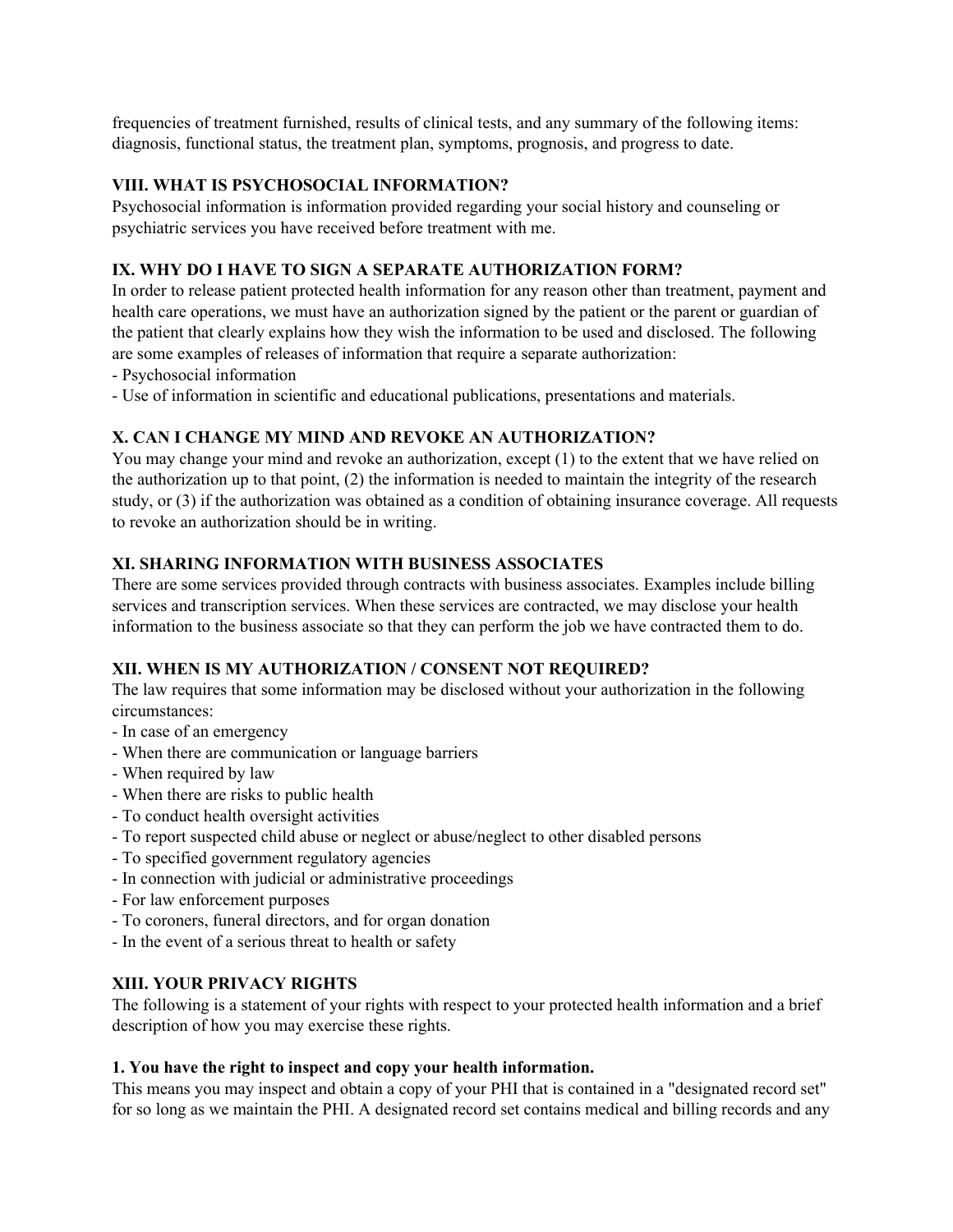other records that we use in making decisions about your healthcare. You may not however, inspect or copy the following records: psychotherapy notes; information compiled in reasonable anticipation of, or use in, a civil, criminal or administrative action or proceeding, and certain PHI that is subject to laws that prohibit access to that PHI. Depending on the circumstances, a decision to deny access may be reviewable. In some circumstances, you may have the right to have this decision reviewed. Please contact our Privacy Officer if you have questions about access to your medical record.

#### **2. You have the right to request a restriction of your health information.**

This means you may ask us to restrict or limit the medical information we use or disclose for the purposes of treatment, payment or healthcare operations. We are not required to agree to a restriction that you may request. We will notify you if we deny your request. If we do agree to the requested restriction, we may not use or disclose your PHI in violation of that restriction unless it is needed to provide emergency treatment. You may request a restriction by contacting our Privacy Officer.

# **3. Your have the right to request to receive confidential communications by alternative means or at alternative locations.**

We will accommodate reasonable requests. We may also condition this accommodation by asking you for an alternative address or other method of contact. We will not request an explanation from you as the basis for the request. Requests must be made in writing to our Privacy Officer.

#### **4. You have the right to request amendments to your health information.**

This means you may request an amendment of PHI about you in a designated record set for as long as we maintain this information. In certain cases, we may deny your request for an amendment. If we deny your request, you have the right to file a statement of disagreement with our Privacy Office and we may prepare a rebuttal to your statement and will provide you with a copy of this rebuttal. If you wish to amend your PHI, please contact our Privacy Officer. Requests for amendment must be in writing. **5. You have the right to receive an accounting of disclosures of your health information.**

You have the right to request an accounting of certain disclosures of your PHI. This right applies to disclosures for purposes other than treatment, payment or healthcare operations as described in this Privacy Notice. We are also not required to account for disclosures that you requested, disclosures that you agreed to by signing an authorization form, to family or friends involved in your care, or certain other disclosures we are permitted to make without your authorization. The request for an accounting must be made in writing to our Privacy Officer. The request should specify the time period sought for the accounting. Accounting requests may not be made for periods of time in excess of six years.

## **6. You have the right to receive a paper copy of this Notice of Privacy Practices.**

## **XIV. WHAT IF I HAVE A QUESTION / COMPLAINT?**

If you have questions regarding your privacy rights or if you believe your privacy rights have been violated, please contact Heather Harris, LMHC, or with the Secretary of the Department of Health and Human Services. You will not be penalized for filing a complaint. The address for the Secretary of the Department of Health and Human Services is: Office of Civil Rights U.S. Department of Health and Human Services Atlanta Federal Center Suite 3B70

61 Forsyth St., S.W. Atlanta, GA 30303-8909